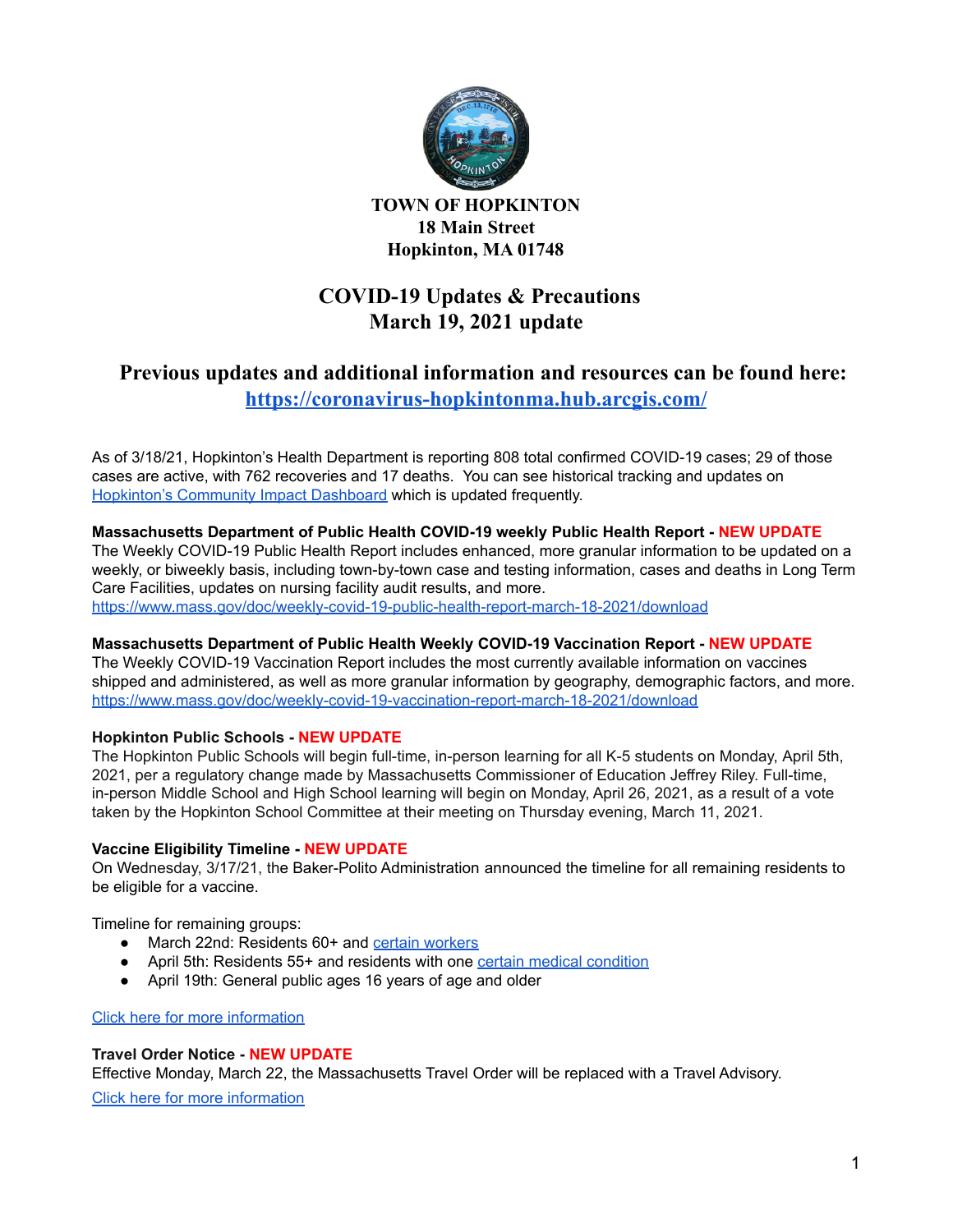#### **Preregistration System for Mass Vaccination Locations Launched Friday 3/12/21 - REMINDER**

Partnering with the Google Cloud Team, Massachusetts will launch a pre registration system for mass vaccination sites only starting Friday, March 12. This tool will be available at [www.mass.gov/COVIDvaccine](https://www.mass.gov/COVIDvaccine)

Pre registration will allow eligible residents to book an appointment at one of the state's 7 mass vaccination sites.

A reminder that vaccine supply remains very limited. As of March 11, Massachusetts is currently vaccinating:

- [People](https://www.mass.gov/info-details/massachusetts-covid-19-vaccination-phases#phase-1-) in Phase 1
- People with 2+ certain medical [conditions](https://www.mass.gov/info-details/certain-medical-conditions-for-phase-2-groups)
- Low income and [affordable](https://www.mass.gov/info-details/covid-19-vaccinations-for-senior-housing-settings) senior housing residents & staff
- People age 65+
- K-12 Educators, Child Care Workers and K-12 School Staff

You can use this site to confirm your eligibility: <https://www.mass.gov/covid-19-vaccine>

#### **K-12 Educators, Child Care Workers and K-12 School Staff Eligible for Specific Vaccine Appointments Starting March 11th:**

Governor Baker stated on March 10, 2021 that there will be specific vaccine dates set aside exclusively for educators and education personnel: 3-27-21, 4-3-21, 4-10-21, and 4-11-21.

To take advantage of these special education personnel vaccine dates, workers in this group must use the pre-registration system at <https://www.mass.gov/COVIDvaccine> to request an appointment at one of the seven mass vaccination sites and attest they are a K-12 educator, childcare worker or K-12 school staff

#### **Expansion through June of Targeted Free COVID-19 Testing Sites:**

Building on Massachusetts' nation-leading COVID-19 testing program, state-sponsored testing will continue to be available to all Massachusetts residents at no cost to them through June 30, 2021 at more than 35 locations.Residents of the state may visit the following website to find testing locations: <https://www.mass.gov/info-details/find-a-covid-19-test>. Additional information about COVID-19 testing, including why testing is important and what you should do if your test is positive, can be found at [www.mass.gov/GetTested](https://www.mass.gov/GetTested).

\*\*\*\*\*\*\*\*\*\*\*\*\*\*\*\*\*\*\*\*\*\*\*\*\*\*\*\*\*\*\*\*\*\*\*\*\*\*\*\*\*\*\*\*\*\*\*\*\*\*\*\*\*\*\*\*\*\*\*\*\*\*\*\*

Hopkinton Town Hall reopened to the public as of Monday August 10th. Appointments are required due to the state's COVID-19 limits on building occupancy: click here for more [information.](https://www.hopkintonma.gov/Hopkinton%20Town%20Hall%20Reopening%20Plan%208-7-2020.pdf) All town departments are open for business and many transactions can be completed online. We are available via phone and email to assist during regular business hours. A full Town Directory can be [found](https://www.hopkintonma.gov/departments/index.php) here. A box at the front door of Town Hall may be used to drop off correspondence, applications, etc., and they may also be mailed or emailed.

The Hopkinton Public LIbrary building is open for walk-in browsing and curbside pickup. Please see the library website, [www.hopkintonlibrary.org](http://www.hopkintonlibrary.org), for information.

Please remember to practice social distancing, wear a face covering, wash your hands often, and be safe.

#### \*\*\*\*\*\*\*\*\*\*\*\*\*\*\*\*\*\*\*\*\*\*\*\*\*\*\*\*\*\*\*\*\*\*\*\*\*\*\*\*\*\*\*\*\*\*\*\*\*\*\*\*\*\*\*\*\*\*\*\*\*\*\*\*

Hopkinton also posts frequently on social media. Our Twitter is the best place to keep up with all happenings Hopkinton. You don't need an account to see our twitter feed: <https://twitter.com/HopkintonMA>